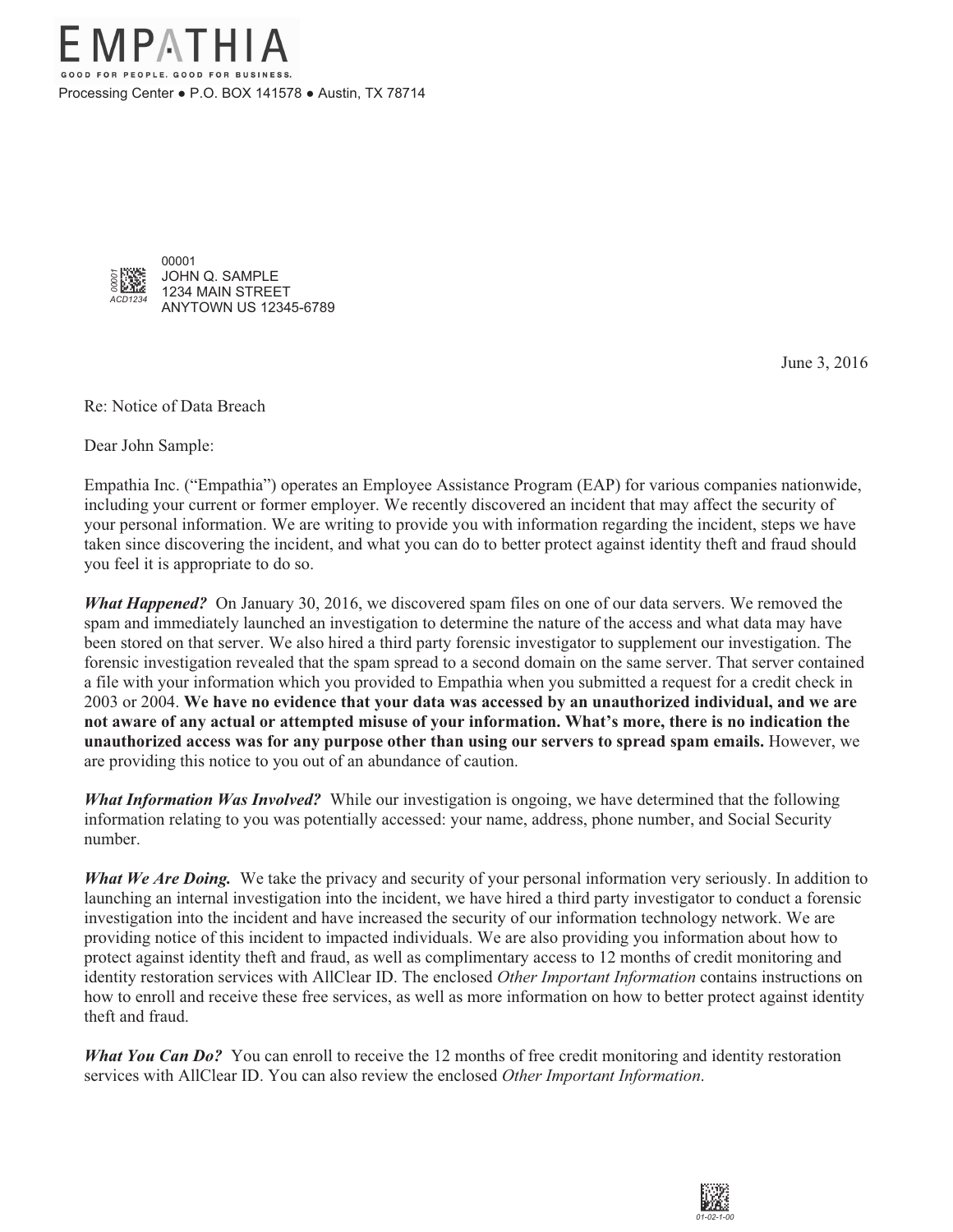*For More Information.* If you have questions or concerns not addressed in this letter, please call the dedicated call center we have established regarding this incident. The call center is staffed with professionals from AllClear ID who can answer questions about this incident, give you guidance on how to protect against misuse of your information, and assist in your enrollment with the monitoring services we are offering to you. This confidential inquiry line is available Monday – Saturday, 8am – 8pm CST at 1-855-500-3660.

Empathia takes your privacy and the security of your information seriously and sincerely regrets any inconvenience or concern this incident has caused you.

Sincerely,

Philip S. Chard President & CEO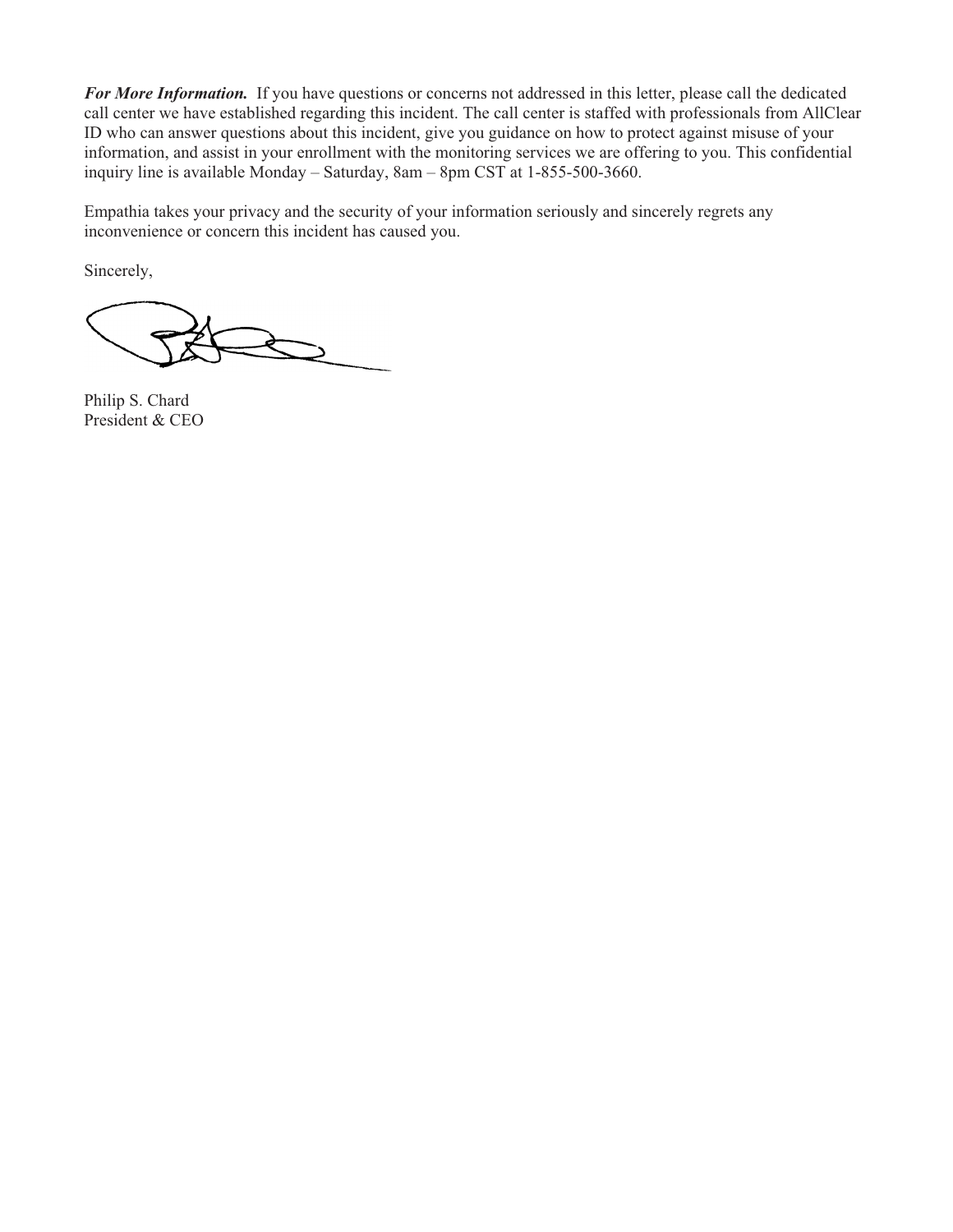## **OTHER IMPORTANT INFORMATION**

We are unaware of any actual or attempted misuse of information relating to you. However, we have arranged to have AllClear ID protect your identity for 12 months at no cost to you. The following protection services start on the date of this notice and you can use them at any time in the next 12 months.

AllClear SECURE: The team at AllClear ID is ready and standing by if you need identity repair assistance. This service is automatically available to you with no enrollment required. If a problem arises, simply call 1-855-500- 3660 and a dedicated investigator will help recover financial losses, restore your credit and make sure your identity is returned to its proper condition.

AllClear PRO: This service offers additional layers of protection including credit monitoring and a \$1 million identity theft insurance policy. To use the PRO service, you will need to provide your personal information to AllClear ID. You may sign up online at enroll.allclearid.com or by phone by calling 1-855-500-3660 using the following redemption code: Redemption Code.

Please note: Additional steps may be required by you in order to activate your phone alerts and monitoring options.

We encourage you to remain vigilant against incidents of identity theft and fraud, to review your account statements, and to monitor your credit reports and explanation of benefits forms for suspicious activity. Under U.S. law you are entitled to one free credit report annually from each of the three major credit reporting bureaus. To order your free credit report, visit www.annualcreditreport.com or call, toll-free, 1-877-322-8228. You may also contact the three major credit bureaus directly to request a free copy of your credit report.

At no charge, you can also have these credit bureaus place a "fraud alert" on your file that alerts creditors to take additional steps to verify your identity prior to granting credit in your name. Note, however, that because it tells creditors to follow certain procedures to protect you, it may also delay your ability to obtain credit while the agency verifies your identity. As soon as one credit bureau confirms your fraud alert, the others are notified to place fraud alerts on your file. Should you wish to place a fraud alert, or should you have any questions regarding your credit report, please contact any one of the agencies listed below.

| Equifax           | Experian         | TransUnion             |
|-------------------|------------------|------------------------|
| P.O. Box 105069   | P.O. Box 2002    | P.O. Box 2000          |
| Atlanta, GA 30348 | Allen, TX 75013  | Chester, PA 19022-2000 |
| 800-525-6285      | 888-397-3742     | 800-680-7289           |
| www.equifax.com   | www.experian.com | www.transunion.com     |

You may also place a security freeze on your credit reports. A security freeze prohibits a credit bureau from releasing any information from a consumer's credit report without the consumer's written authorization. However, please be advised that placing a security freeze on your credit report may delay, interfere with, or prevent the timely approval of any requests you make for new loans, credit mortgages, employment, housing, or other services. If you have been a victim of identity theft, and you provide the credit bureau with a valid police report, it cannot charge you to place, list or remove a security freeze. In all other cases, a credit bureau may charge you a fee to place, temporarily lift, or permanently remove a security freeze. You will need to place a security freeze separately with each of the three major credit bureaus listed above if you wish to place a freeze on all of your credit files. To find out more on how to place a security freeze, you can use the following contact information: